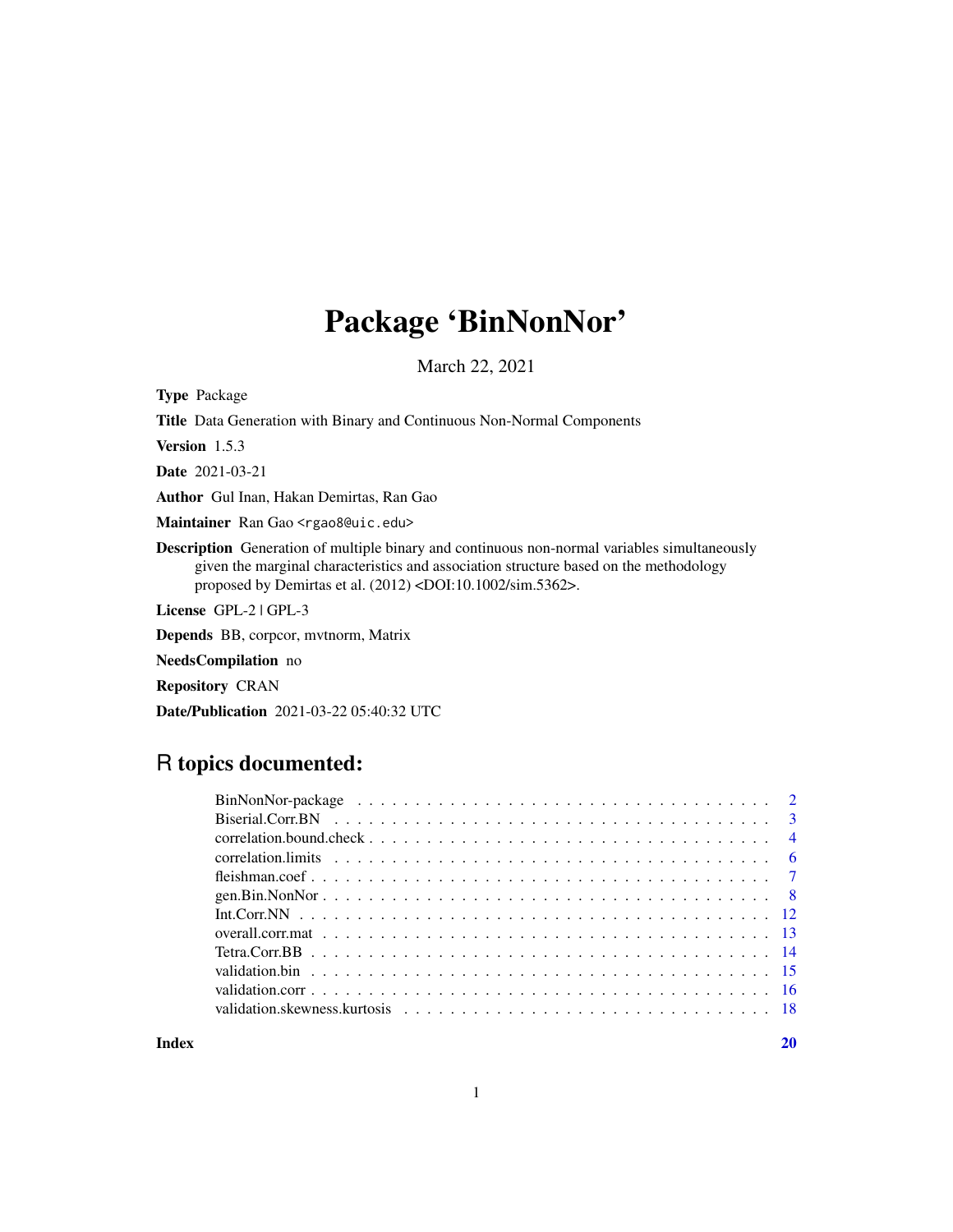<span id="page-1-0"></span>

Provides R functions for generation of multiple binary and continuous non-normal variables simultaneously given the marginal characteristics and association structure based on the methodology proposed by Demirtas et al. (2012).

### Details

| Package: | BinNonNor       |
|----------|-----------------|
| Type:    | Package         |
| Version: | 1.5.3           |
| Date:    | 2021-03-21      |
| License: | $GPL-2$ $GPL-3$ |

This package consists of eleven functions. The functions [validation.bin](#page-14-1), [validation.corr](#page-15-1), and [validation.skewness.kurtosis](#page-17-1) validate the specified quantities to avoid obvious specification errors. The function [fleishman.coef](#page-6-1) computes the coefficients of the third order Fleishman polynomials that are used to simulate the continuous non-normal variables. [correlation.limits](#page-5-1) returns the lower and upper bounds of the pairwise correlation of binary and binary and binary and continuous non-normal, and continuous non-normal and continuous non-normal pairs given their marginal distributions, i.e. returns the range of feasible pairwise correlations. The function [correlation.bound.check](#page-3-1) checks the validity of the values of pairwise correlations. The functions [Int.Corr.NN](#page-11-1), [Tetra.Corr.BB](#page-13-1), and [Biserial.Corr.BN](#page-2-1) computes intermediate correlation matrix for continuous non-normal and continuous non-normal combinations, tetrachoric correlations for binary and binary combinations, and biserial correlations for binary and continuous non-normal combinations, respectively. The function [overall.corr.mat](#page-12-1) assembles the final correlation matrix. The engine function [gen.Bin.NonNor](#page-7-1) generates mixed data in accordance with the specified marginal and correlational quantities. Throughout the package, variables are supposed to be inputted in a certain order, namely, first binary variables, and then continuous variables should be placed.

#### Author(s)

Gul Inan, Hakan Demirtas, Ran Gao

Maintainer: Ran Gao <rgao8@uic.edu>

#### References

Demirtas, H., Hedeker, D., and Mermelstein, R.J. (2012). Simulation of massive public health data by power polynomials. Statistics in Medicine, 31(27), 3337-3346.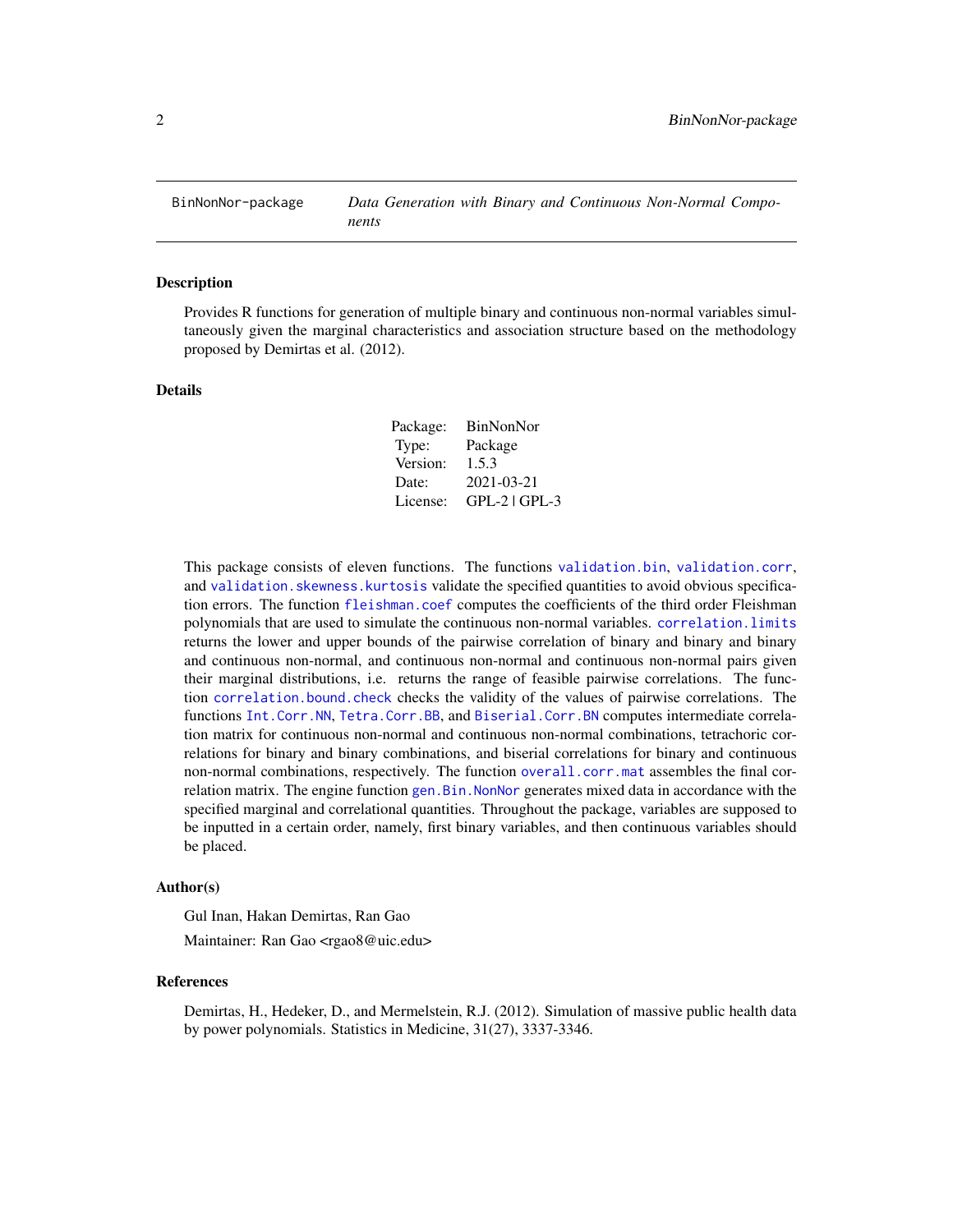<span id="page-2-1"></span><span id="page-2-0"></span>

This function computes the biserial correlation matrix for binary-continuous non-normal combinations as formulated in Demirtas et al. (2012).

## Usage

```
Biserial.Corr.BN(n.BB, n.NN, prop.vec, corr.vec = NULL, corr.mat = NULL, coef.mat)
```
## Arguments

| n.BB     | Number of binary variables.                                                          |
|----------|--------------------------------------------------------------------------------------|
| n. NN    | Number of continuous non-normal variables.                                           |
| prop.vec | Probability vector for binary variables.                                             |
| corr.vec | Vector of elements below the diagonal of correlation matrix ordered column-<br>wise. |
| corr.mat | Specified correlation matrix.                                                        |
| coef.mat | Matrix of coefficients produced from fleishman.coef.                                 |

## Value

A matrix of size n.BB\*n.NN.

## References

Demirtas, H., Hedeker, D., and Mermelstein, R.J. (2012). Simulation of massive public health data by power polynomials. Statistics in Medicine, 31(27), 3337-3346.

## See Also

[fleishman.coef](#page-6-1), [Tetra.Corr.BB](#page-13-1), [Int.Corr.NN](#page-11-1), [overall.corr.mat](#page-12-1)

```
n.BB=2
n.NN=4
prop.vec=c(0.4,0.7)
corr.vec=NULL
corr.mat=matrix(c(1.0,-0.3,-0.3,-0.3,-0.3,-0.3,
-0.3, 1.0, -0.3, -0.3, -0.3, -0.3-0.3,-0.3,1.0,0.4,0.5,0.6,
-0.3, -0.3, 0.4, 1.0, 0.7, 0.8,-0.3,-0.3,0.5,0.7,1.0,0.9,
```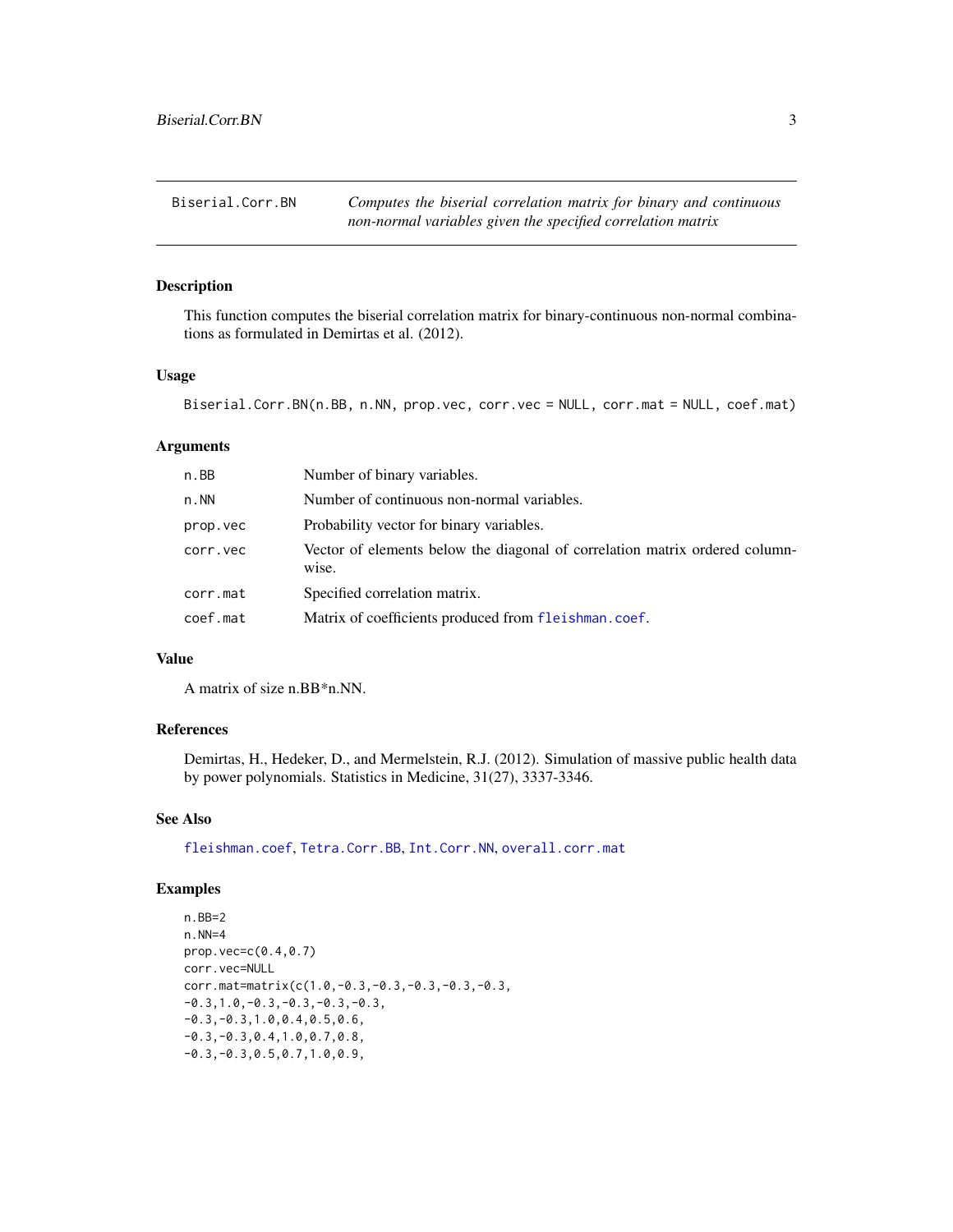```
-0.3,-0.3,0.6,0.8,0.9,1.0),6,byrow=TRUE)
coef.mat=matrix(c(
 -0.31375, 0.00000, 0.10045, -0.10448,
  0.82632, 1.08574, 1.10502, 0.98085,
  0.31375, 0.00000, -0.10045, 0.10448,
  0.02271, -0.02945, -0.04001, 0.00272),4,byrow=TRUE)
bicor.mat=Biserial.Corr.BN(n.BB,n.NN,prop.vec,corr.vec=NULL,corr.mat,coef.mat)
n.BB=1
n.NN=1
prop.vec=0.6
corr.vec=NULL
corr.mat=matrix(c(1,-0.3,-0.3,1),2,2)
coef.mat=matrix(c(-0.31375,0.82632,0.31375,0.02271),4,1)
bicor.mat=Biserial.Corr.BN(n.BB,n.NN,prop.vec,corr.vec=NULL,corr.mat,coef.mat)
```

```
correlation.bound.check
```
*Checks if the pairwise correlation among variables are within the feasible range*

### Description

This function checks if there are range violations among correlation of binary-binary, binarycontinuous, and continuous-continuous combinations.

#### Usage

```
correlation.bound.check(n.BB, n.NN, prop.vec = NULL, corr.vec = NULL,
       corr.mat = NULL, coef.mat = NULL)
```
## Arguments

| n.BB     | Number of binary variables.                          |
|----------|------------------------------------------------------|
| n. NN    | Number of continuous non-normal variables.           |
| prop.vec | Probability vector for binary variables.             |
| corr.vec | Specified correlation vector.                        |
| corr.mat | Specified correlation matrix.                        |
| coef.mat | Matrix of coefficients produced from fleishman.coef. |

#### Value

The function returns TRUE if no specification problem is encountered. Otherwise, it returns an error message.

<span id="page-3-0"></span>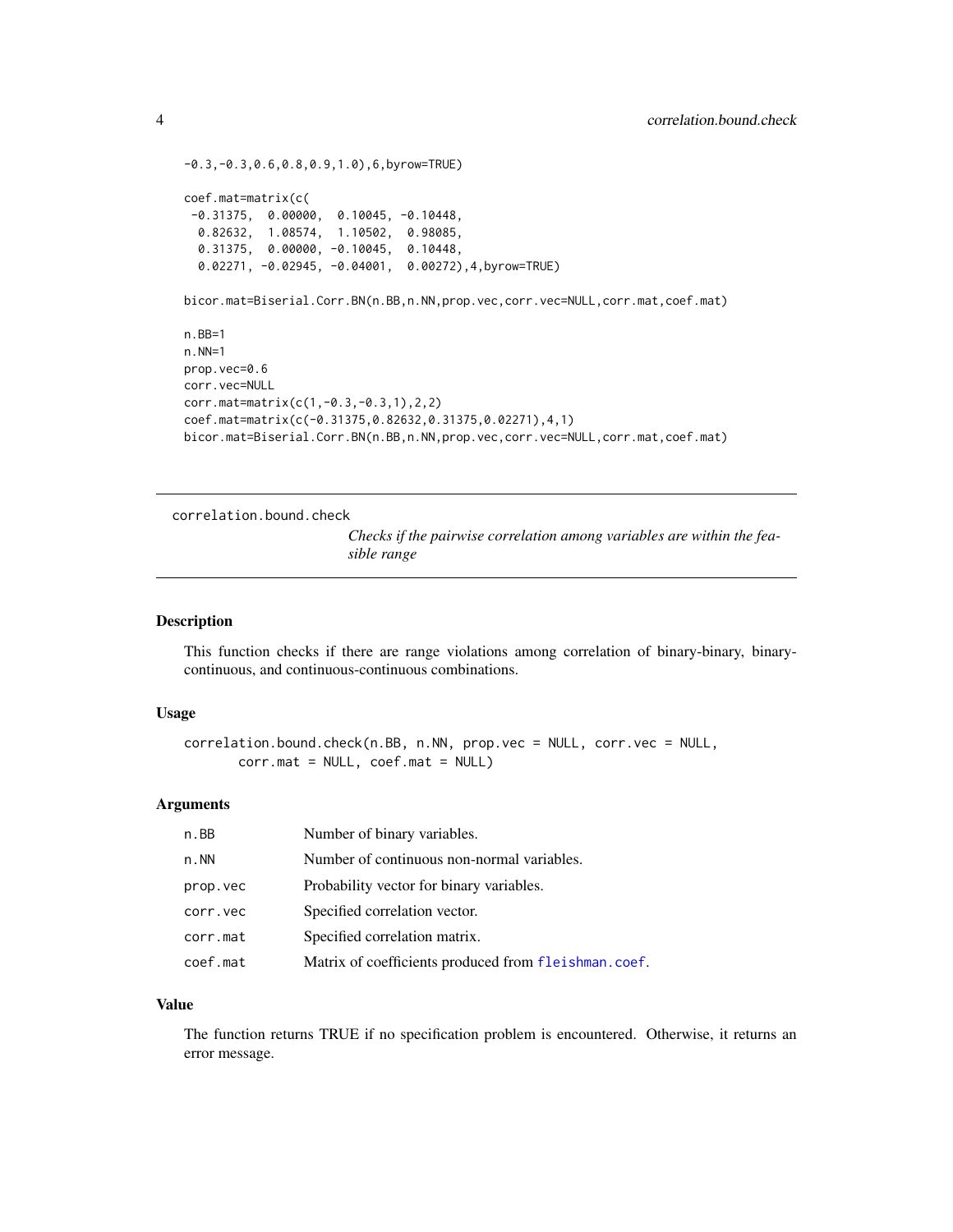### <span id="page-4-0"></span>References

Demirtas, H. and Hedeker, D. (2011). A practical way for computing approximate lower and upper correlation bounds. The American Statistician, 65(2), 104-109.

Demirtas, H., Hedeker, D., and Mermelstein, R.J. (2012). Simulation of massive public health data by power polynomials. Statistics in Medicine, 31(27), 3337-3346.

## See Also

[fleishman.coef](#page-6-1), [correlation.limits](#page-5-1), [validation.corr](#page-15-1)

```
prop.vec=c(0.4,0.7)
n.BB=2
n.NN=4
corr.vec=NULL
corr.mat=matrix(c(1.0,-0.3,-0.3,-0.3,-0.3,-0.3,
-0.3,1.0,-0.3,-0.3,-0.3,-0.3,
-0.3,-0.3,1.0,0.4,0.5,0.6,
-0.3,-0.3,0.4,1.0,0.7,0.8,
-0.3,-0.3,0.5,0.7,1.0,0.9,
-0.3,-0.3,0.6,0.8,0.9,1.0),6,byrow=TRUE)
coef.mat=matrix(c(
 -0.31375, 0.00000, 0.10045, -0.10448,
  0.82632, 1.08574, 1.10502, 0.98085,
  0.31375, 0.00000, -0.10045, 0.10448,
  0.02271, -0.02945, -0.04001, 0.00272),4,byrow=TRUE)
correlation.bound.check(n.BB,n.NN,prop.vec,corr.vec=NULL,corr.mat,coef.mat)
cor.mat.BB=corr.mat[1:2,1:2]
correlation.bound.check(n.BB,n.NN=0,prop.vec,corr.vec=NULL,corr.mat=cor.mat.BB,
coef.mat=NULL)
cor.mat.NN=corr.mat[3:6,3:6]
correlation.bound.check(n.BB=0,n.NN,prop.vec=NULL,corr.vec=NULL,corr.mat=cor.mat.NN,
coef.mat)
n.BB=1
prop.vec=0.5
corr.mat=diag(n.BB)
correlation.bound.check(n.BB,n.NN=0,prop.vec,corr.vec=NULL,corr.mat=corr.mat,
coef.mat=NULL)
## Not run:
cor.mat.NNnew=cor.mat.NN
cor.mat.NNnew[1,2]=0.92
cor.mat.NNnew[2,1]=0.92
correlation.bound.check(n.BB=0,n.NN,prop.vec=NULL,corr.vec=NULL,corr.mat=cor.mat.NNnew,
coef.mat)
```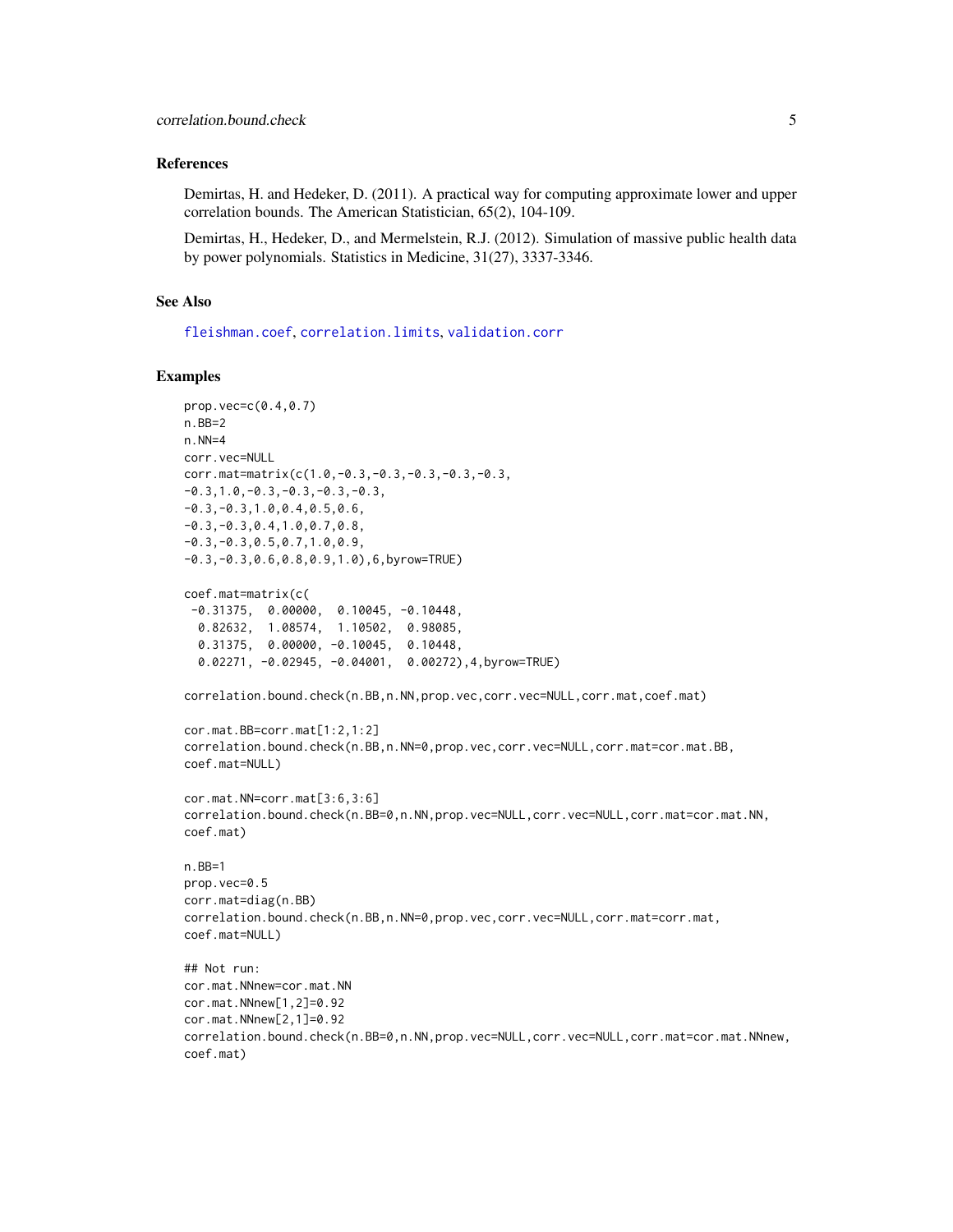<span id="page-5-0"></span>## End(Not run)

<span id="page-5-1"></span>correlation.limits *Computes lower and upper correlation bounds for each pair of variables*

#### **Description**

This function computes lower and upper limits for pairwise correlation of binary-binary, binarycontinuous non-normal, and continuous non-normal-continuous non-normal combinations.

### Usage

```
correlation.limits(n.BB, n.NN, prop.vec = NULL, coef.mat = NULL)
```
#### Arguments

| n.BB     | Number of binar variables.                           |
|----------|------------------------------------------------------|
| n.NN     | Number of continuous non-normal variables.           |
| prop.vec | Probability vector for binary variables.             |
| coef.mat | Matrix of coefficients produced from fleishman.coef. |

#### Details

While the function computes the exact lower and upper bounds for pairwise correlations among binary-binary variables as formulated in Demirtas et al. (2012), it computes approximate lower and upper bounds for pairwise correlations among binary-continuous non-normal and continuous nonnormal-continuous non-normal variables through the method suggested by Demirtas and Hedeker (2011).

#### Value

The function returns a matrix of size  $(n.BB + n.NN)* (n.BB + n.NN)$ , where the lower triangular part of the matrix contains the lower bounds and the upper triangular part of the matrix contains the upper bounds of the feasible correlations.

### References

Demirtas, H. and Hedeker, D. (2011). A practical way for computing approximate lower and upper correlation bounds. The American Statistician, 65(2), 104-109.

Demirtas, H., Hedeker, D., and Mermelstein, R.J. (2012). Simulation of massive public health data by power polynomials. Statistics in Medicine, 31(27), 3337-3346.

## See Also

[fleishman.coef](#page-6-1), [correlation.bound.check](#page-3-1)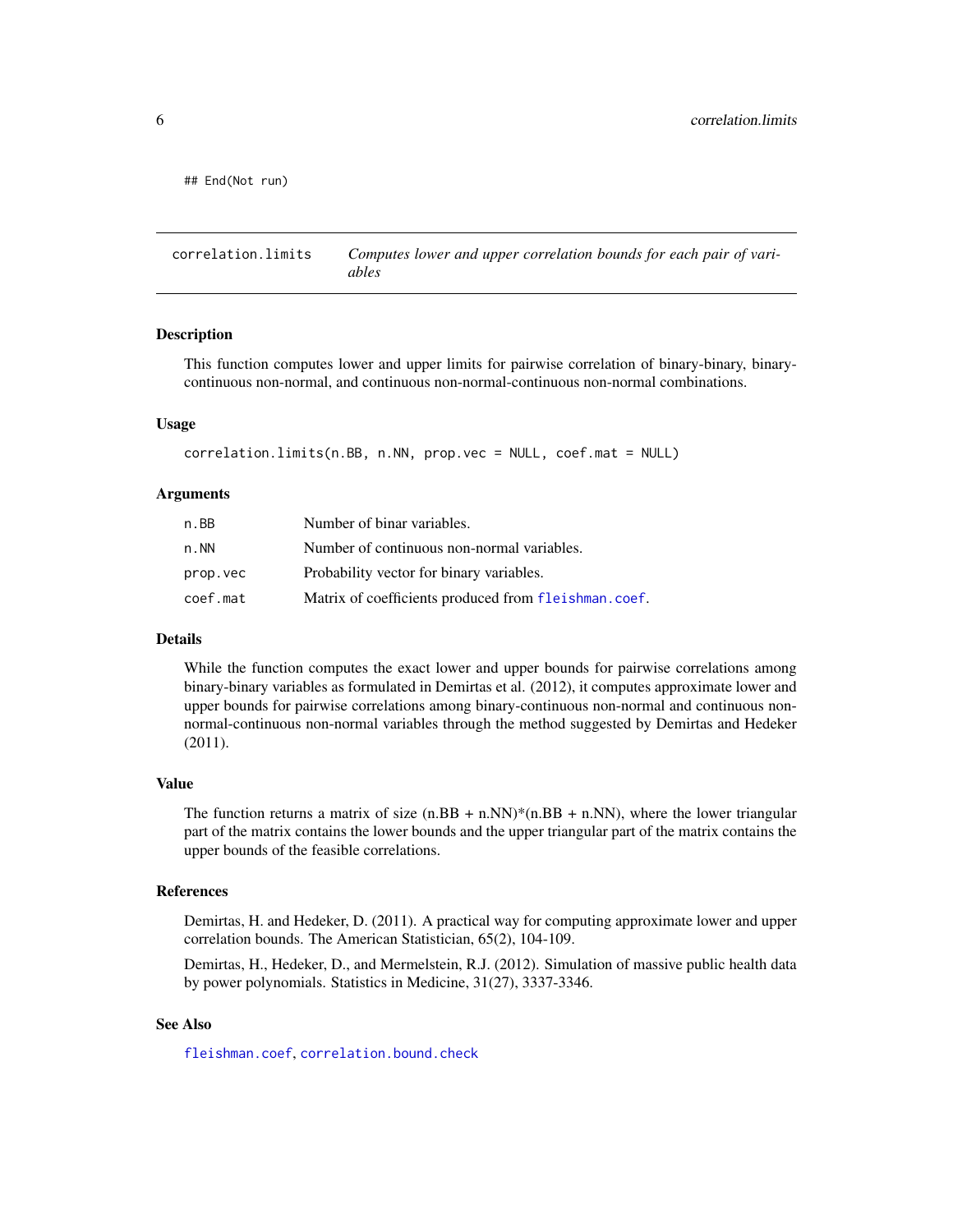## <span id="page-6-0"></span>fleishman.coef 7

#### Examples

```
n.BB=2
n.NN=4
prop.vec=c(0.4,0.7)
coef.mat=matrix(c(
 -0.31375, 0.00000, 0.10045, -0.10448,0.82632, 1.08574, 1.10502, 0.98085,
  0.31375, 0.00000, -0.10045, 0.10448,
  0.02271, -0.02945, -0.04001, 0.00272),4,byrow=TRUE)
limits=correlation.limits(n.BB,n.NN,prop.vec,coef.mat)
limits.bin=correlation.limits(n.BB,n.NN=0,prop.vec,coef.mat=NULL)
limits.nonnor=correlation.limits(n.BB=0,n.NN,prop.vec=NULL,coef.mat)
## Not run:
n.BB=1
prop.vec=0.5
limits=correlation.limits(n.BB,n.NN,prop.vec,coef.mat=NULL)
## End(Not run)
```
<span id="page-6-1"></span>fleishman.coef *Computes the coefficients of Fleishman third order polynomials*

#### Description

Computes the coefficients of Fleishman third order polynomials given the marginal skewness and kurtosis parameters of continuous variables.

## Usage

```
fleishman.coef(n.NN, skewness.vec = NULL, kurtosis.vec = NULL)
```
#### Arguments

| n . NN       | Number of continuous non-normal variables.                         |
|--------------|--------------------------------------------------------------------|
| skewness.vec | Skewness vector for continuous non-normal variables.               |
|              | kurtosis, vec Kurtosis vector for continuous non-normal variables. |

### Details

The execution of the function may take some time since it uses multiple starting points to solve the system of nonlinear equations based on the third order Fleishman polynomials. However, since users need to run it only once for a given set of specifications, it does not constitute a problem.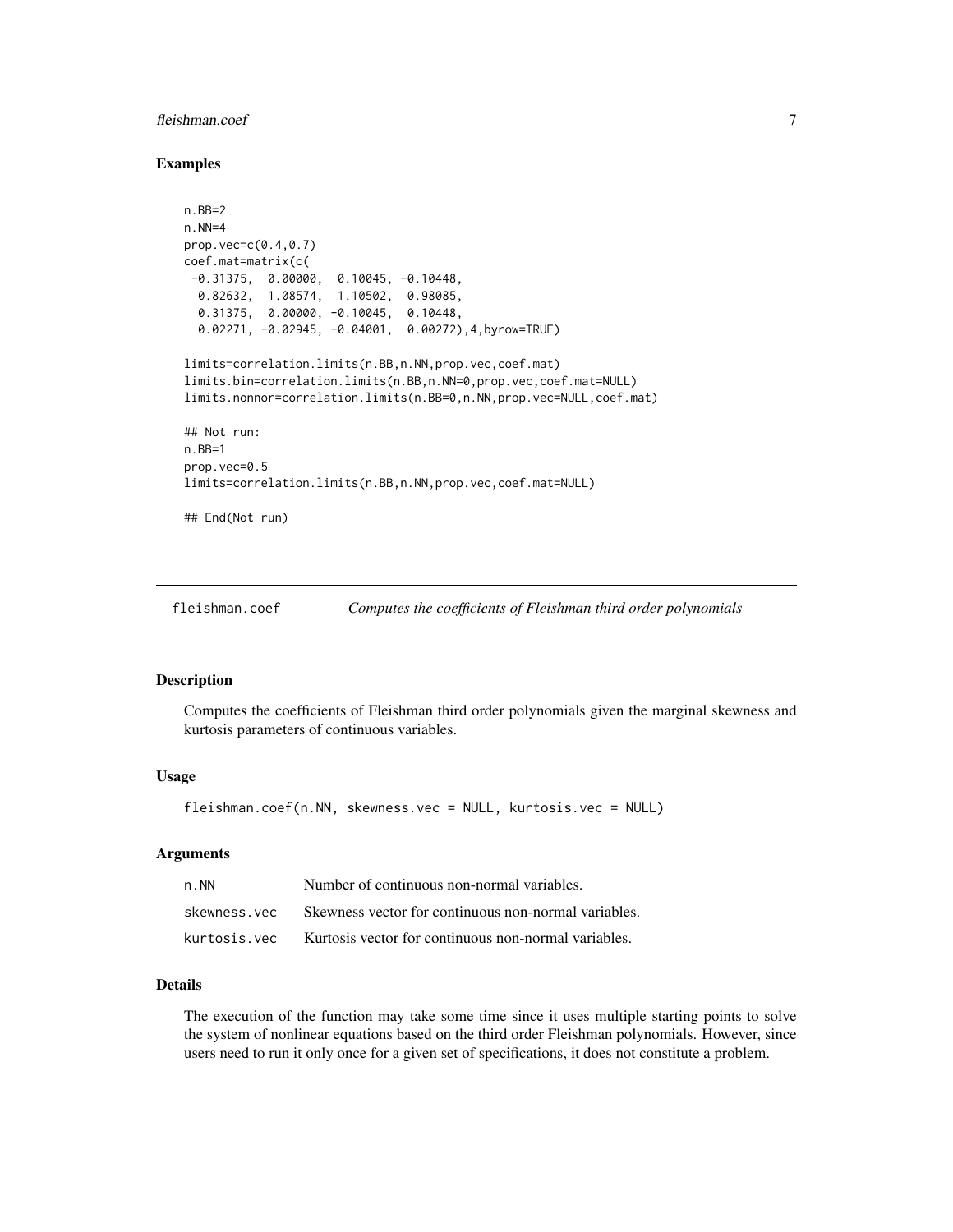<span id="page-7-0"></span>A matrix of coefficients. The columns represent the variables and rows represent the corresponding a,b,c, and d coefficients.

## References

Demirtas, H., Hedeker, D., and Mermelstein, R.J. (2012). Simulation of massive public health data by power polynomials. Statistics in Medicine, 31(27), 3337-3346.

Fleishman, A.I. (1978). A method for simulating non-normal distributions. Psychometrika, 43(4), 521-532.

## See Also

[validation.skewness.kurtosis](#page-17-1)

#### Examples

```
## Not run:
#Consider four nonnormal continuous variables, which come from
#Exp(1),Beta(4,4),Beta(4,2) and Gamma(10,10), respectively.
#Skewness and kurtosis values of these variables are as follows:
n.NN=4
skewness.vec=c(2,0,-0.4677,0.6325)
kurtosis.vec=c(6,-0.5455,-0.3750,0.6)
coef.mat=fleishman.coef(n.NN,skewness.vec,kurtosis.vec)
n.NN=1
skewness.vec=c(0)
kurtosis.vec=c(-1.2)
coef.mat=fleishman.coef(n.NN,skewness.vec,kurtosis.vec)
```
n.NN=1 skewness.vec1=c(3) kurtosis.vec1=c(5) coef.mat=fleishman.coef(n.NN,skewness.vec1,kurtosis.vec1)

```
## End(Not run)
```
<span id="page-7-1"></span>gen.Bin.NonNor *Simulates a sample of size n from a set of multivariate binary and continuous non-normal variables*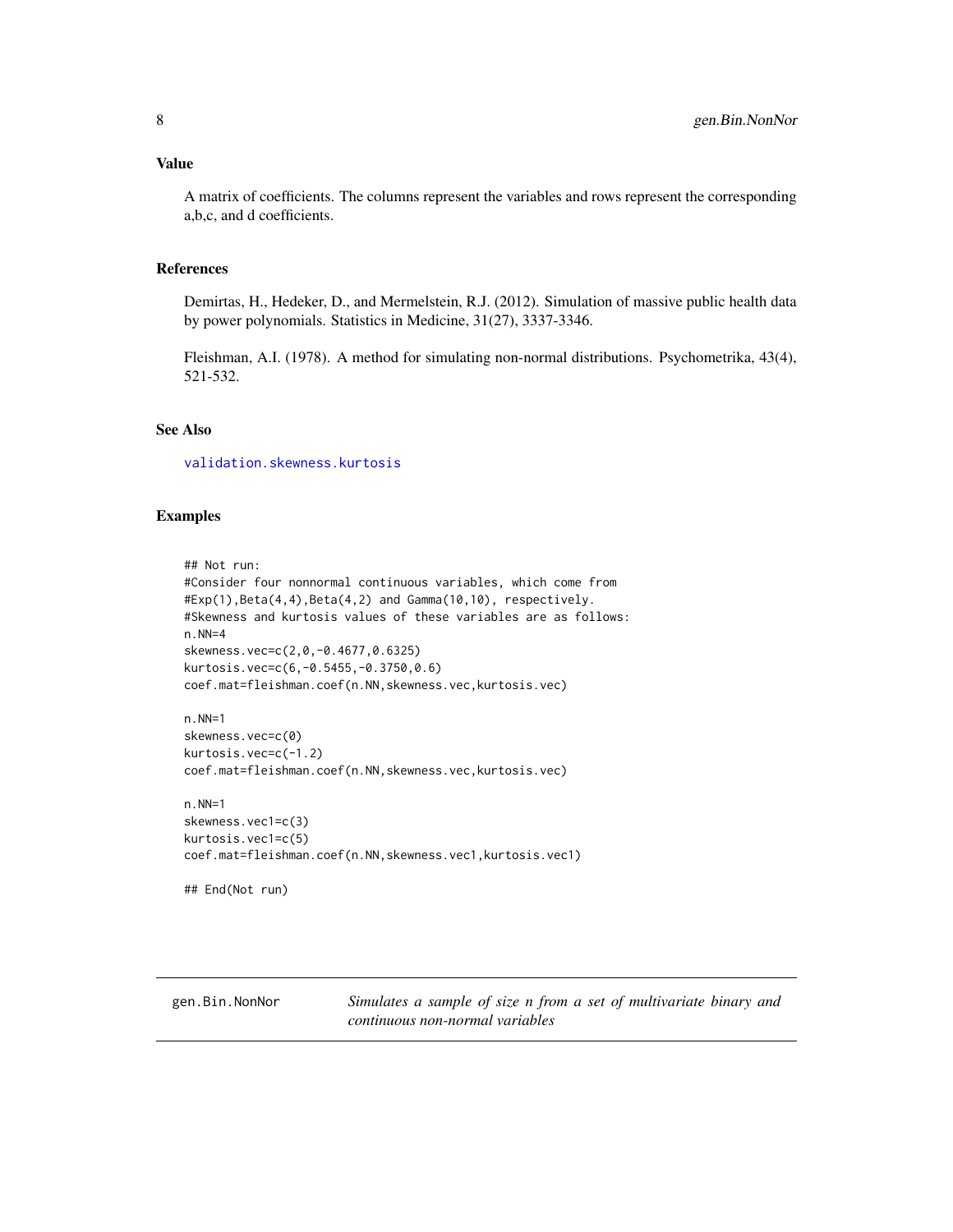<span id="page-8-0"></span>This function simulates a multivariate data set with binary and continuous components with prespecified marginals and a correlation matrix. Setting n.NN=0 and quantities that are pertinent to the continuous part to NULL results in simulation of a sample of size n from a set of multivariate binary variables. Similarly, setting n.BB=0 and prop.vec=NULL results in simulation of a sample of size n from a set of multivariate continuous non-normal variables.

#### Usage

gen.Bin.NonNor(n, n.BB, n.NN, prop.vec = NULL, mean.vec = NULL, variance.vec = NULL, skewness.vec = NULL, kurtosis.vec = NULL, final.corr.mat, coef.mat = NULL)

#### Arguments

| n            | Number of variates.                                                     |
|--------------|-------------------------------------------------------------------------|
| n.BB         | Number of binary variables.                                             |
| n. NN        | Number of continuous non-normal variables.                              |
| prop.vec     | Probability vector for binary variables.                                |
| mean.vec     | Mean vector for continuous non-normal variables.                        |
| variance.vec | Variance vector for continuous non-normal variables.                    |
| skewness.vec | Skewness vector for continuous non-normal variables.                    |
| kurtosis.vec | Kurtosis vector for continuous non-normal variables.                    |
|              | final.corr.mat Final correlation matrix produced from overall.corr.mat. |
| coef.mat     | Matrix of coefficients produced from fleishman.coef.                    |

## Value

A matrix of size n\*(n.BB + n.NN) of which the first n.BB columns are binary variables and the last n.NN columns are continuous variables.

#### References

Demirtas, H., Hedeker, D., and Mermelstein, R.J. (2012). Simulation of massive public health data by power polynomials. Statistics in Medicine, 31(27), 3337-3346.

Vale, C.D. and Maurelli, V.A. (1983). Simulating multivariate nonnormal distributions. Psychometrika, 48(3), 465-471.

## See Also

[validation.bin](#page-14-1), [validation.skewness.kurtosis](#page-17-1),[overall.corr.mat](#page-12-1), [fleishman.coef](#page-6-1)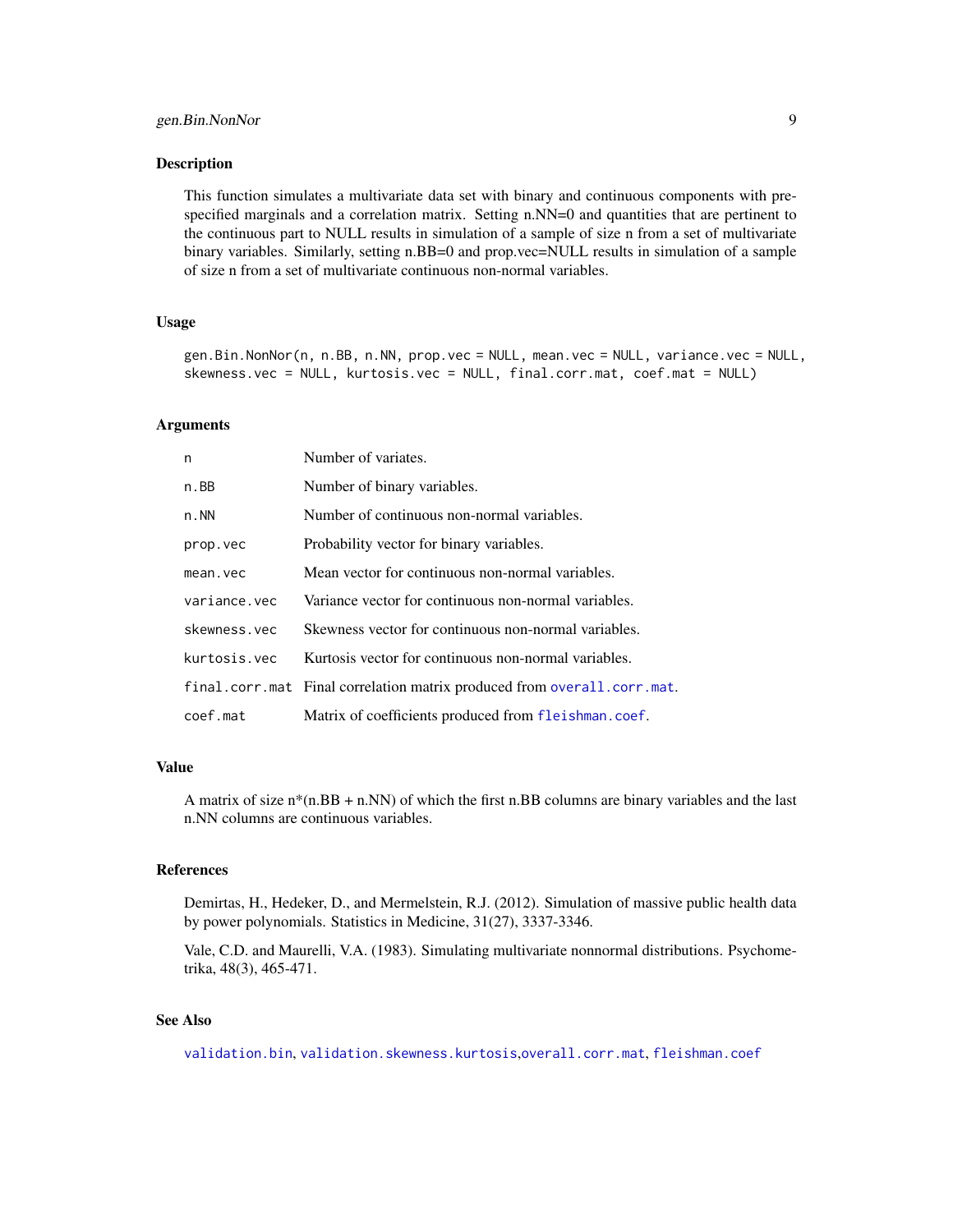```
## Not run:
n=1n.BB=2
n. NN=4
prop.vec=c(0.4,0.7)
mean.vec=c(1,0.5,4/6,100)
variance.vec=c(1,0.02777778,0.03174603,1000)
skewness.vec=c(2,0,-0.4677,0.6325)
kurtosis.vec=c(6,-0.5455,-0.3750,0.6)
corr.mat=matrix(c(1.0,-0.3,-0.3,-0.3,-0.3,-0.3,
-0.3,1.0,-0.3,-0.3,-0.3,-0.3,
-0.3,-0.3,1.0,0.4,0.5,0.6,
-0.3,-0.3,0.4,1.0,0.7,0.8,
-0.3, -0.3, 0.5, 0.7, 1.0, 0.9,-0.3,-0.3,0.6,0.8,0.9,1.0),6,byrow=TRUE)
coef.mat=fleishman.coef(n.NN,skewness.vec,kurtosis.vec)
coef.mat=matrix(c(
 -0.31375, 0.00000, 0.10045, -0.10448,0.82632, 1.08574, 1.10502, 0.98085,
  0.31375, 0.00000, -0.10045, 0.10448,
  0.02271, -0.02945, -0.04001, 0.00272),4,byrow=TRUE)
intcor.mat=Int.Corr.NN(n.NN,corr.vec=NULL,corr.mat,coef.mat)
intcor.mat=matrix(c(
1.0000000, 0.4487800, 0.5940672, 0.6471184,
0.4487800, 1.0000000, 0.7099443, 0.8112701,
0.5940672, 0.7099443, 1.0000000, 0.9436195,
0.6471184, 0.8112701, 0.9436195, 1.0000000),4,byrow=TRUE)
tetcor.mat=Tetra.Corr.BB(n.BB,prop.vec,corr.vec=NULL,corr.mat)
tetcor.mat=matrix(c(
1.0000000, -0.4713861,
-0.4713861, 1.0000000),2,byrow=TRUE)
bicor.mat=Biserial.Corr.BN(n.BB,n.NN,prop.vec,corr.vec=NULL,corr.mat,coef.mat)
bicor.mat=matrix(c(
-0.4253059, -0.3814058, -0.3862068, -0.3846430,
-0.4420613, -0.3964317, -0.4014219, -0.3997964),2,byrow=TRUE)
final.corr.mat=overall.corr.mat(n.BB,n.NN,prop.vec,corr.vec=NULL,corr.mat,coef.mat)
final.corr.mat=matrix(c(
  1.0000000, -0.4713861, -0.4253059, -0.3814058, -0.3862068, -0.3846430,
 -0.4713861, 1.0000000, -0.4420613, -0.3964317, -0.4014219, -0.3997964,
 -0.4253059, -0.4420613, 1.0000000, 0.4487800, 0.5940672, 0.6471184,
 -0.3814058, -0.3964317, 0.4487800, 1.0000000, 0.7099443, 0.8112701,
 -0.3862068, -0.4014219, 0.5940672, 0.7099443, 1.0000000, 0.9436195,
 -0.3846430, -0.3997964, 0.6471184, 0.8112701, 0.9436195, 1.0000000),6, byrow=TRUE)
```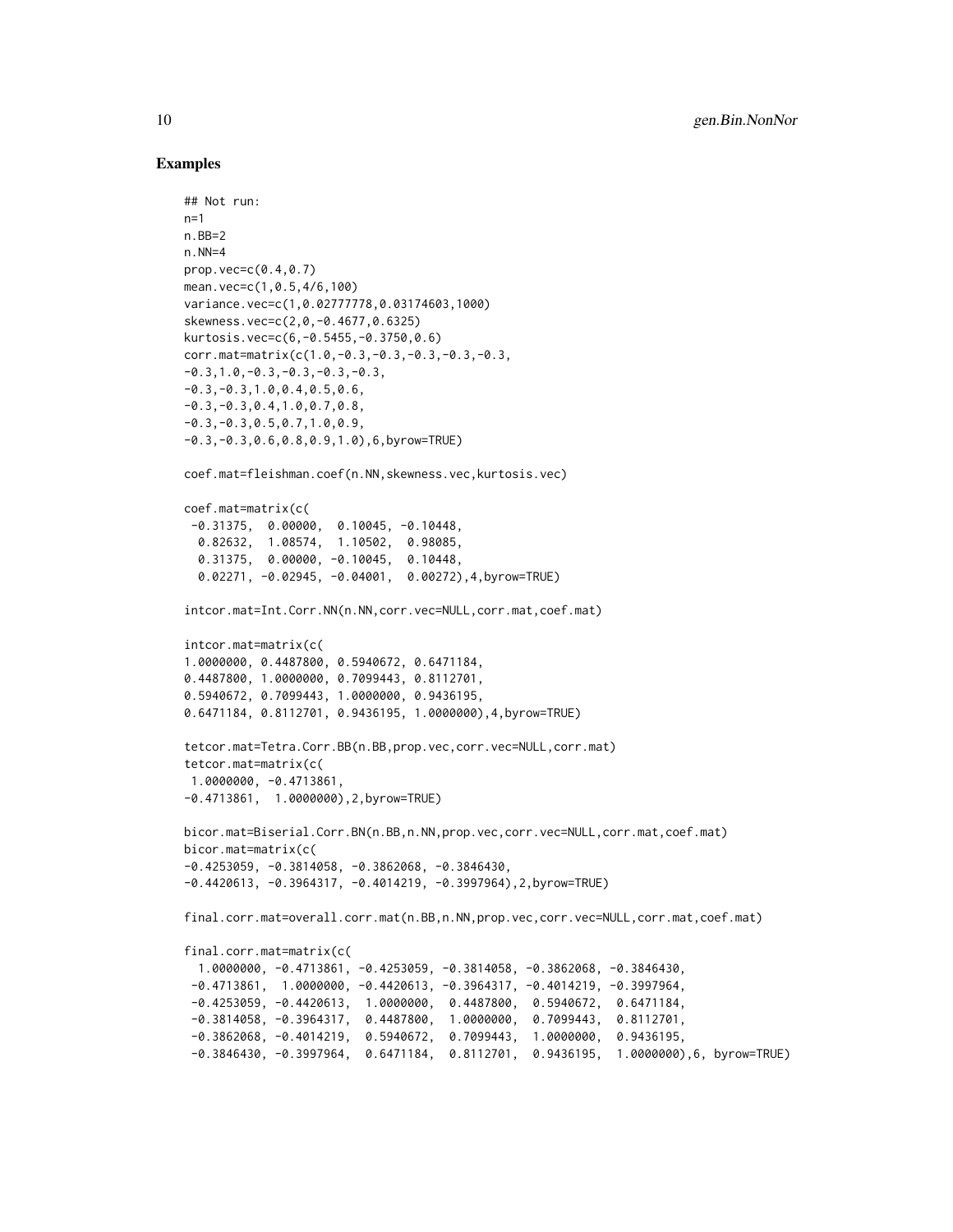```
data=gen.Bin.NonNor(n,n.BB,n.NN,prop.vec,mean.vec,variance.vec,skewness.vec,
kurtosis.vec,final.corr.mat,coef.mat)
amat=final.corr.mat[1:2,1:2]
multibin=gen.Bin.NonNor(n=1000,n.BB,n.NN=0,prop.vec,mean.vec=NULL,variance.vec=NULL,
skewness.vec=NULL,kurtosis.vec=NULL,final.corr.mat=amat,coef.mat=NULL)
apply(multibin,2,mean)
bmat=final.corr.mat[3:6,3:6]
multinonnor=gen.Bin.NonNor(n=100,n.BB=0,n.NN,prop.vec=NULL,mean.vec,variance.vec,
skewness.vec,kurtosis.vec,final.corr.mat=bmat,coef.mat)
apply(multinonnor,2,mean)
apply(multinonnor,2,var)
n=1000
n.BB=1
n.NN=1
prop.vec=0.6
mean.vec=1
variance.vec=1
skewness.vec=2
kurtosis.vec=6
corr.vec=NULL
corr.mat=matrix(c(1,-0.3,-0.3,1),2,2)
coef.mat=matrix(c(-0.31375,0.82632,0.31375,0.02271),4,1)
final.corr.mat=overall.corr.mat(n.BB,n.NN,prop.vec,corr.vec=NULL,corr.mat,coef.mat)
data=gen.Bin.NonNor(n,n.BB,n.NN,prop.vec,mean.vec,variance.vec,skewness.vec,
kurtosis.vec,final.corr.mat,coef.mat)
n=1000
n.BB=1
n.NN=0
prop.vec=0.6
mean.vec=1
variance.vec=NULL
skewness.vec=NULL
kurtosis.vec=NULL
corr.vec=NULL
corr.mat=diag(1)
coef.mat=NULL
final.corr.mat=overall.corr.mat(n.BB,n.NN,prop.vec,corr.vec=NULL,corr.mat,coef.mat)
```

```
data=gen.Bin.NonNor(n,n.BB,n.NN,prop.vec,mean.vec,variance.vec,skewness.vec,
kurtosis.vec,final.corr.mat,coef.mat)
```
## End(Not run)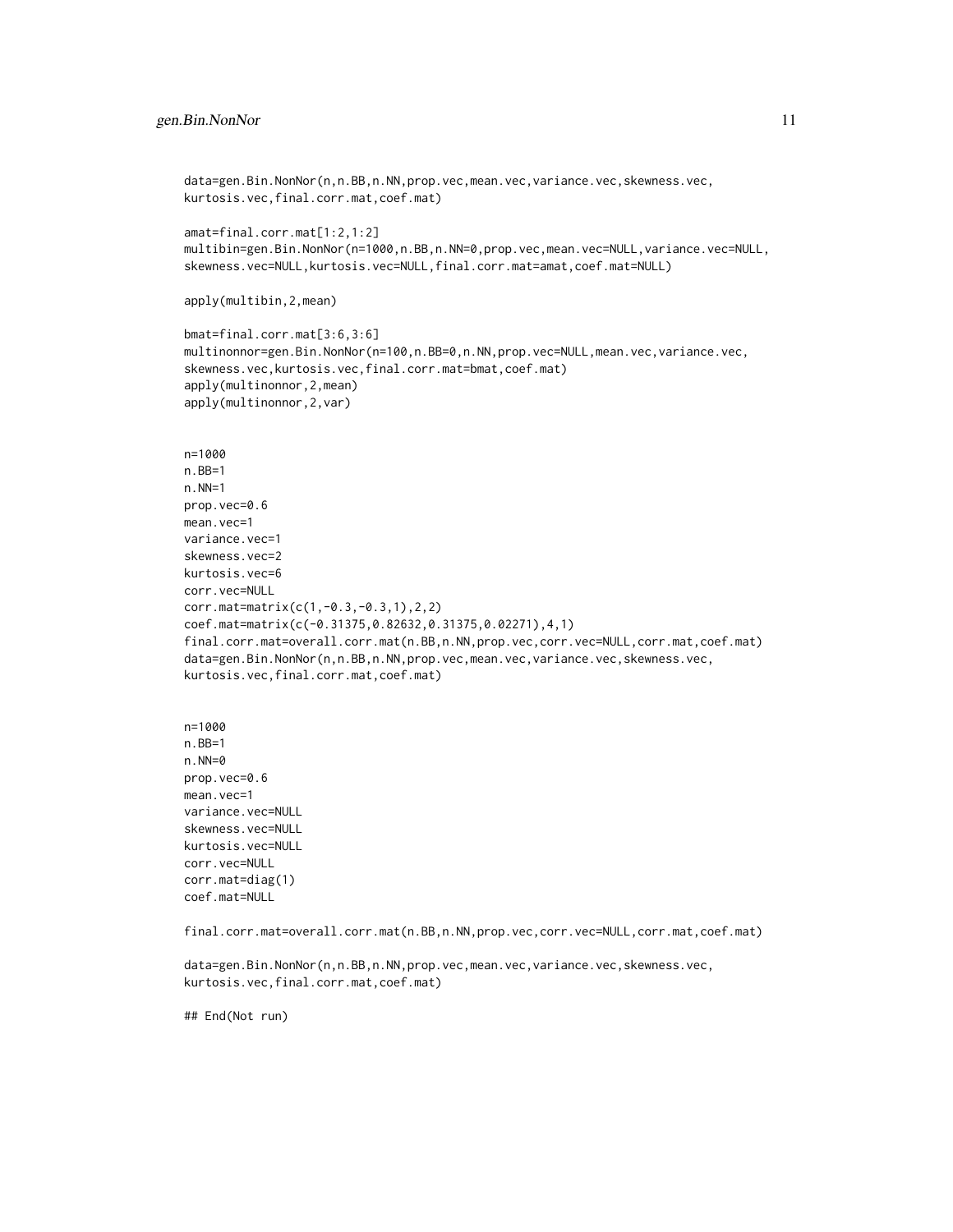<span id="page-11-1"></span><span id="page-11-0"></span>

This function computes the intermediate correlation matrix for continuous non-normal-continuous non-normal combinations as formulated in Demirtas et al. (2012).

## Usage

```
Int.Corr.NN(n.NN, corr.vec = NULL, corr.mat = NULL, coef.mat)
```
## Arguments

| $n$ . NN | Number of continuous non-normal variables.                                           |  |  |  |
|----------|--------------------------------------------------------------------------------------|--|--|--|
| corr.vec | Vector of elements below the diagonal of correlation matrix ordered column-<br>wise. |  |  |  |
| corr.mat | Specified correlation matrix.                                                        |  |  |  |
| coef.mat | Matrix of coefficients produced from fleishman.coef.                                 |  |  |  |

## Value

A correlation matrix of size n.NN\*n.NN.

## References

Demirtas, H., Hedeker, D., and Mermelstein, R.J. (2012). Simulation of massive public health data by power polynomials. Statistics in Medicine, 31(27), 3337-3346.

## See Also

[fleishman.coef](#page-6-1), [Tetra.Corr.BB](#page-13-1), [Biserial.Corr.BN](#page-2-1), [overall.corr.mat](#page-12-1)

```
n.NN=4
corr.vec=NULL
corr.mat=matrix(c(1.0,-0.3,-0.3,-0.3,-0.3,-0.3,
-0.3,1.0,-0.3,-0.3,-0.3,-0.3,
-0.3,-0.3,1.0,0.4,0.5,0.6,
-0.3,-0.3,0.4,1.0,0.7,0.8,
-0.3,-0.3,0.5,0.7,1.0,0.9,
-0.3,-0.3,0.6,0.8,0.9,1.0),6,byrow=TRUE)
coef.mat=matrix(c(
 -0.31375, 0.00000, 0.10045, -0.10448,
  0.82632, 1.08574, 1.10502, 0.98085,
```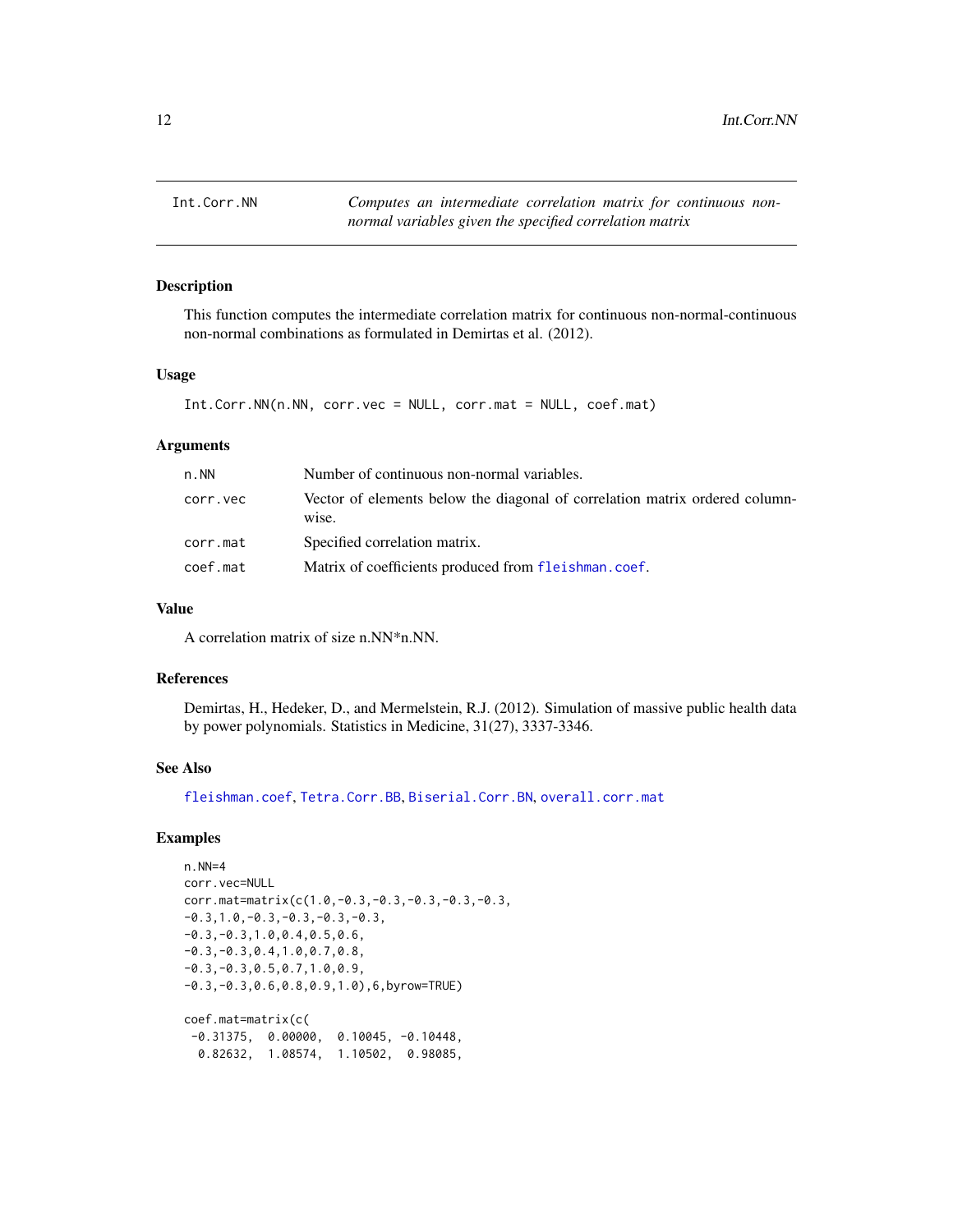## <span id="page-12-0"></span>overall.corr.mat 13

```
0.31375, 0.00000, -0.10045, 0.10448,
 0.02271, -0.02945, -0.04001, 0.00272),4,byrow=TRUE)
intcor.mat=Int.Corr.NN(n.NN,corr.vec=NULL,corr.mat,coef.mat)
```
<span id="page-12-1"></span>overall.corr.mat *Computes the final correlation matrix*

## Description

This function computes the final correlation matrix by combining tetrachoric correlation for binarybinary combinations, biserial correlations for binary-continuous combinations, and intermediate correlation matrix for continuous-continuous combinations.

## Usage

overall.corr.mat(n.BB, n.NN, prop.vec = NULL, corr.vec = NULL, corr.mat = NULL, coef.mat = NULL)

#### Arguments

| n.BB     | Number of binary variables.                                                          |
|----------|--------------------------------------------------------------------------------------|
| n. NN    | Number of continuous non-normal variables.                                           |
| prop.vec | Probability vector for binary variables.                                             |
| corr.vec | Vector of elements below the diagonal of correlation matrix ordered column-<br>wise. |
| corr.mat | Specified correlation matrix.                                                        |
| coef.mat | Matrix of coefficients produced from fleishman.coef.                                 |

#### Value

A matrix of size (n.BB+n.NN)\*(n.BB+n.NN).

## References

Demirtas, H., Hedeker, D., and Mermelstein, R.J. (2012). Simulation of massive public health data by power polynomials. Statistics in Medicine, 31(27), 3337-3346.

## See Also

[fleishman.coef](#page-6-1), [Tetra.Corr.BB](#page-13-1), [Int.Corr.NN](#page-11-1), [Biserial.Corr.BN](#page-2-1)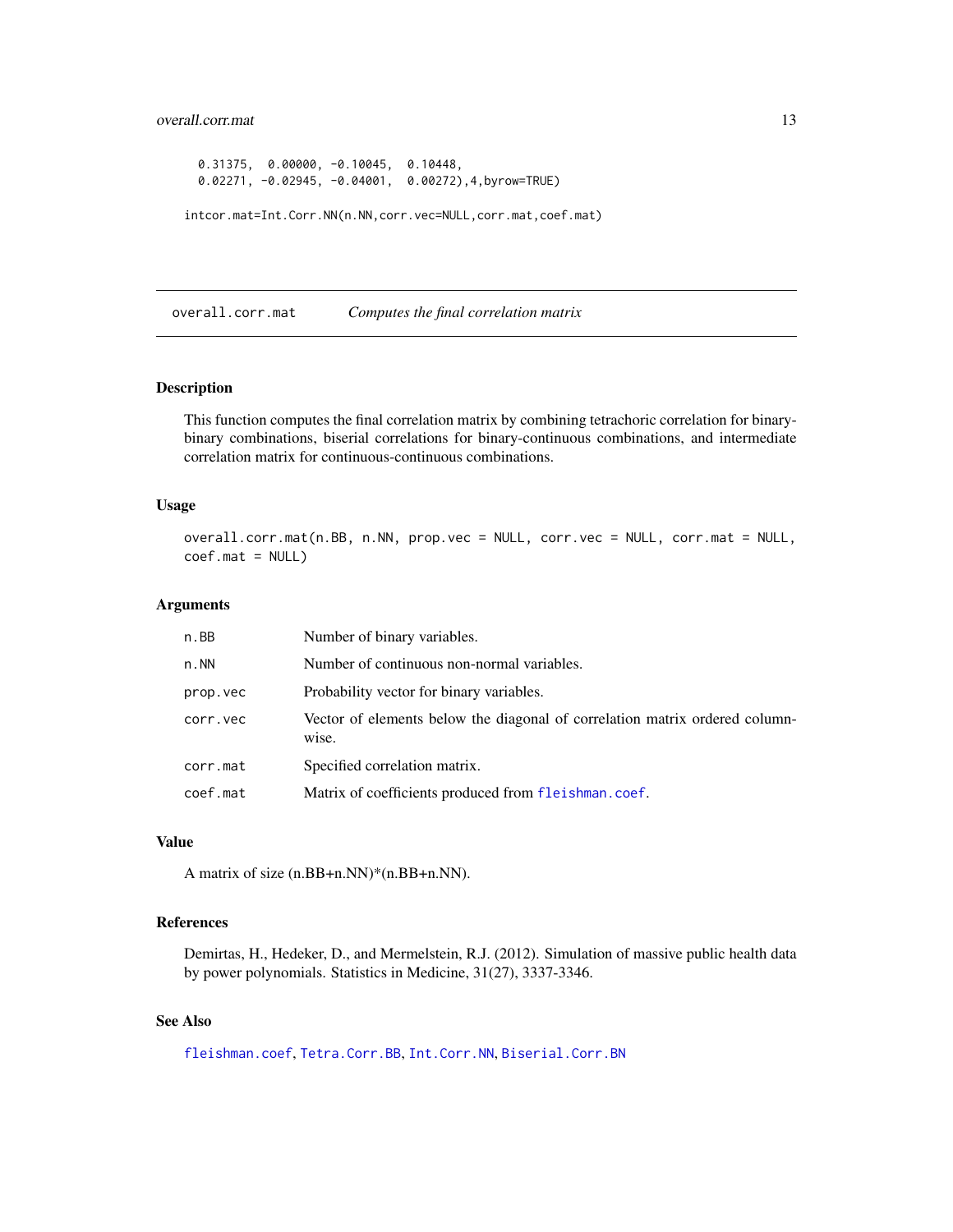#### Examples

```
n.BB=2
n.NN=4
prop.vec=c(0.4,0.7)
corr.vec=NULL
corr.mat=matrix(c(1.0,-0.3,-0.3,-0.3,-0.3,-0.3,
-0.3,1.0,-0.3,-0.3,-0.3,-0.3,
-0.3,-0.3,1.0,0.4,0.5,0.6,
-0.3,-0.3,0.4,1.0,0.7,0.8,
-0.3, -0.3, 0.5, 0.7, 1.0, 0.9,-0.3,-0.3,0.6,0.8,0.9,1.0),6,byrow=TRUE)
coef.mat=matrix(c(
 -0.31375, 0.00000, 0.10045, -0.10448,
  0.82632, 1.08574, 1.10502, 0.98085,
  0.31375, 0.00000, -0.10045, 0.10448,
  0.02271, -0.02945, -0.04001, 0.00272),4,byrow=TRUE)
final.corr.mat=overall.corr.mat(n.BB,n.NN,prop.vec,corr.vec=NULL,corr.mat,
coef.mat)
corr.mat.BB=corr.mat[1:2,1:2]
final.corr.mat=overall.corr.mat(n.BB,n.NN=0,prop.vec,corr.vec=NULL,
corr.mat=corr.mat.BB,coef.mat=NULL)
corr.mat.NN=corr.mat[3:6,3:6]
final.corr.mat=overall.corr.mat(n.BB=0,n.NN,prop.vec=NULL,corr.vec=NULL,
corr.mat=corr.mat.NN,coef.mat)
n.BB=1
n.NN=1
prop.vec=0.6
corr.vec=NULL
corr.mat=matrix(c(1,-0.3,-0.3,1),2,2)
coef.mat=matrix(c(-0.31375,0.82632,0.31375,0.02271),4,1)
final.corr.mat=overall.corr.mat(n.BB,n.NN,prop.vec,corr.vec=NULL,corr.mat,
coef.mat)
```
<span id="page-13-1"></span>

| Tetra.Corr.BB | Computes the tetrachoric correlation matrix for binary variables given |
|---------------|------------------------------------------------------------------------|
|               | the specified correlation matrix                                       |

#### Description

This function computes the tetrachoric correlation matrix for binary-binary combinations as formulated in Demirtas et al. (2012).

## Usage

```
Tetra.Corr.BB(n.BB, prop.vec, corr.vec = NULL, corr.mat = NULL)
```
<span id="page-13-0"></span>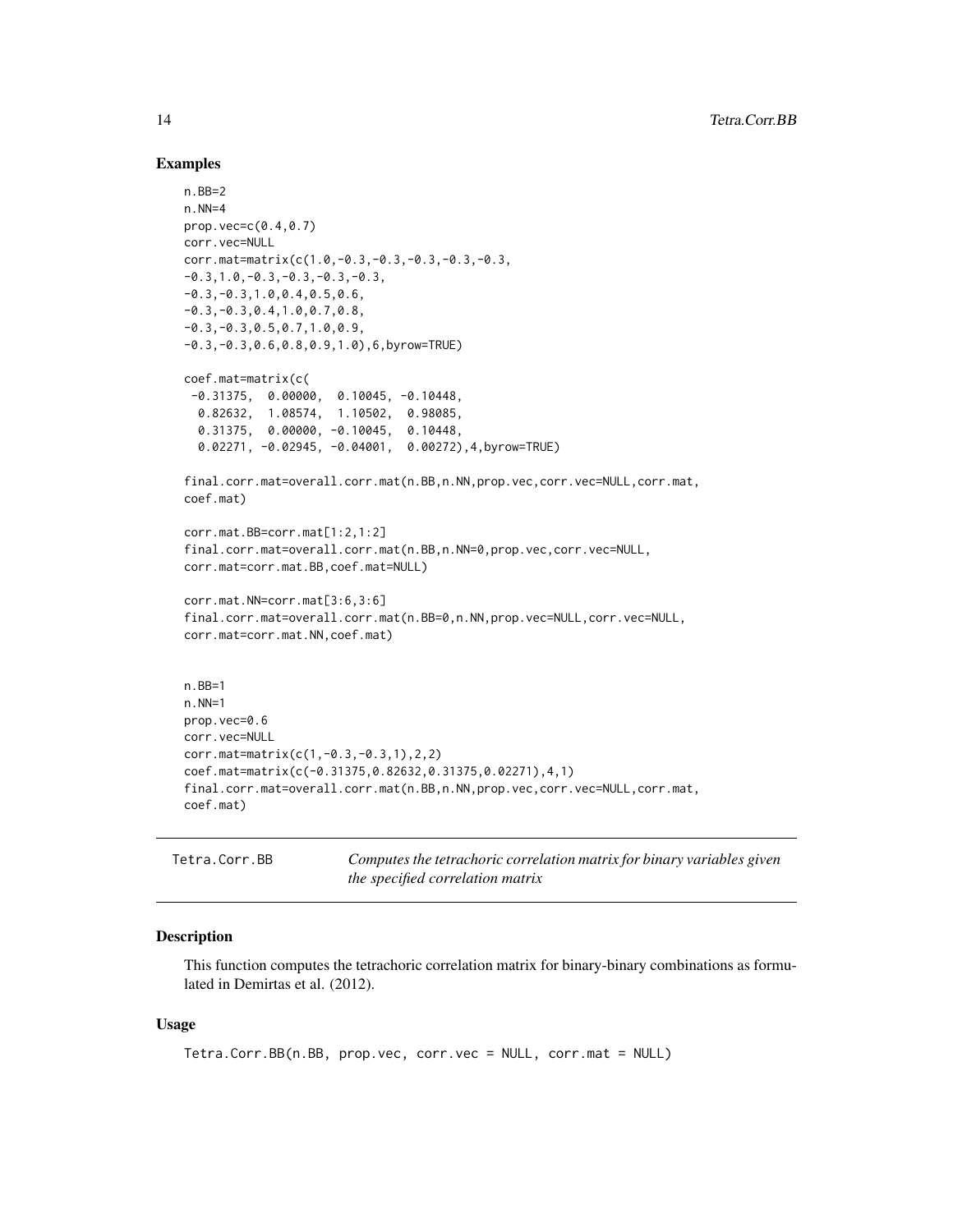## <span id="page-14-0"></span>validation.bin 15

## Arguments

| n.BB     | Number of binary variables.                                                          |
|----------|--------------------------------------------------------------------------------------|
| prop.vec | Probability vector for binary variables.                                             |
| corr.vec | Vector of elements below the diagonal of correlation matrix ordered column-<br>wise. |
| corr.mat | Specified correlation matrix.                                                        |

## Value

A correlation matrix of size n.BB\*n.BB.

#### References

Demirtas, H., Hedeker, D., and Mermelstein, R.J. (2012). Simulation of massive public health data by power polynomials. Statistics in Medicine, 31(27), 3337-3346.

## See Also

[Tetra.Corr.BB](#page-13-1), [Biserial.Corr.BN](#page-2-1), [overall.corr.mat](#page-12-1)

#### Examples

```
n.BB=2
prop.vec=c(0.4,0.7)
corr.vec=NULL
corr.mat=matrix(c(1.0,-0.3,-0.3,-0.3,-0.3,-0.3,
-0.3,1.0,-0.3,-0.3,-0.3,-0.3,
-0.3,-0.3,1.0,0.4,0.5,0.6,
-0.3,-0.3,0.4,1.0,0.7,0.8,
-0.3,-0.3,0.5,0.7,1.0,0.9,
-0.3,-0.3,0.6,0.8,0.9,1.0),6,by=TRUE)
```
tetcor.mat=Tetra.Corr.BB(n.BB,prop.vec,corr.vec=NULL,corr.mat)

<span id="page-14-1"></span>

| validation.bin |  | Validates the marginal specification of the binary variables |  |  |
|----------------|--|--------------------------------------------------------------|--|--|
|----------------|--|--------------------------------------------------------------|--|--|

## Description

Checks whether the marginal specification of the binary part is valid and consistent.

### Usage

```
validation.bin(n.BB, prop.vec = NULL)
```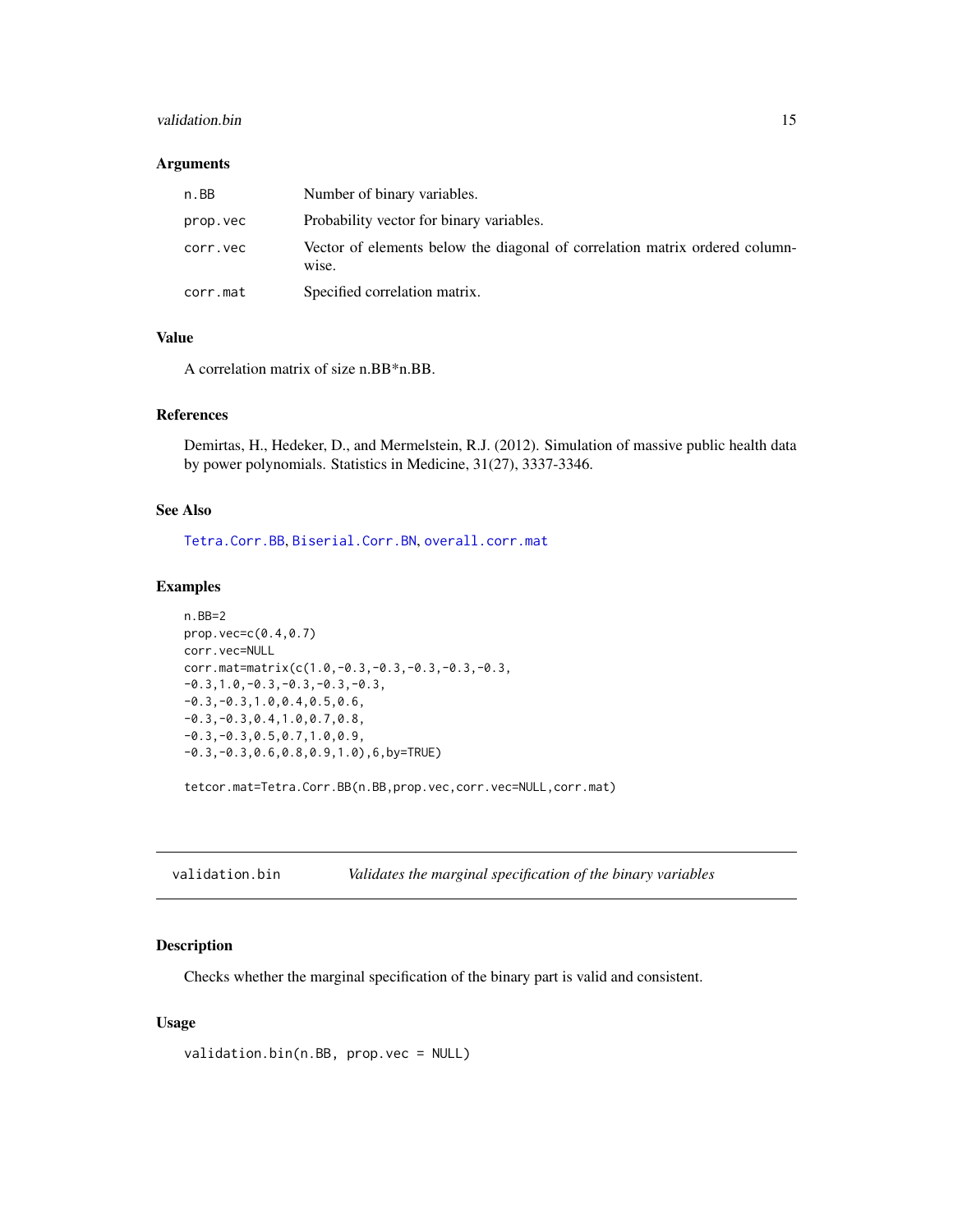#### <span id="page-15-0"></span>Arguments

| n.BB     | Number of binary variables.              |
|----------|------------------------------------------|
| prop.vec | Probability vector for binary variables. |

## Value

The function returns TRUE if no specification problem is encountered. Otherwise, it returns an error message.

### Examples

```
n.B < -2prop.vec=c(0.5,0.6)
validation.bin(n.B,prop.vec)
## Not run:
n.B < -3prop.vec=c(0.5,0.6)
validation.bin(n.B,prop.vec)
n.B < -3prop.vec=(0.5, 0.6)validation.bin(n.B)
n.B < -0prop.vec=c(0.5,0.6)
validation.bin(n.B,prop.vec)
n.B<-3
prop.vec=c(0.5,0.6)
validation.bin(n.B,prop.vec)
n.B < -3prop.vec=NULL
validation.bin(n.B,prop.vec)
n.B<-3
prop.vec=c(1,1.5,-1.5)
validation.bin(n.B,prop.vec)
## End(Not run)
```
<span id="page-15-1"></span>validation.corr *Validates the specified correlation matrix*

## Description

This function validates the specified correlation vector and/or matrix for appropriate dimension, symmetry, range, and positive definiteness. If both correlation matrix and correlation vector are supplied, it checks whether the matrix and vector are conformable.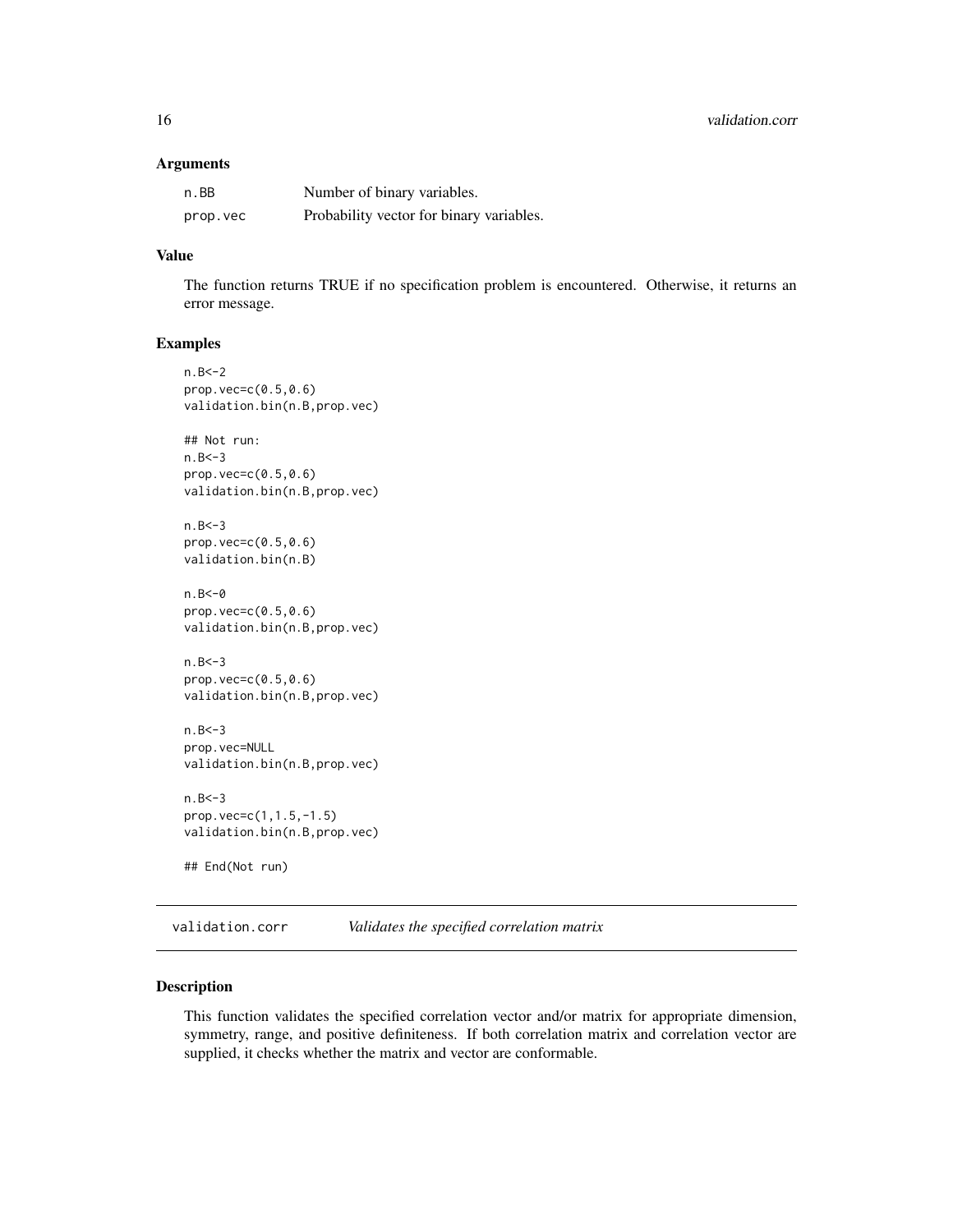## <span id="page-16-0"></span>validation.corr 17

## Usage

validation.corr(n.BB, n.NN, corr.vec = NULL, corr.mat = NULL)

#### Arguments

| n.BB     | Number of binary variables.                                                          |
|----------|--------------------------------------------------------------------------------------|
| n.NN     | Number of continuous non-normal variables.                                           |
| corr.vec | Vector of elements below the diagonal of correlation matrix ordered column-<br>wise. |
| corr.mat | Specified correlation matrix.                                                        |

## Value

The function returns TRUE if no specification problem is encountered. Otherwise, it returns an error message.

#### See Also

[correlation.limits](#page-5-1), [correlation.bound.check](#page-3-1)

```
n.BB=2
n.NN=4
corr.vec=NULL
corr.mat=matrix(c(1.0,-0.3,-0.3,-0.3,-0.3,-0.3,
-0.3,1.0,-0.3,-0.3,-0.3,-0.3,
-0.3,-0.3,1.0,0.4,0.5,0.6,
-0.3,-0.3,0.4,1.0,0.7,0.8,
-0.3,-0.3,0.5,0.7,1.0,0.9,
-0.3,-0.3,0.6,0.8,0.9,1.0),6,byrow=TRUE)
validation.corr(n.BB,n.NN,corr.vec=NULL,corr.mat)
n.BB=2
n.NN=4
corr.vec=c(-0.3,-0.3,-0.3,-0.3,-0.3,-0.3,-0.3,-0.3,-0.3,0.4,0.5,0.6,0.7,0.8,0.9)
validation.corr(n.BB,n.NN,corr.vec,corr.mat=NULL)
## Not run:
n.BB=0
n.NN=4
validation.corr(n.BB,n.NN,corr.vec=NULL,corr.mat)
n.BB=2
n.NN=0
validation.corr(n.BB,n.NN=0,corr.vec=NULL,corr.mat)
corr.matc=corr.mat[3:6,3:6]
validation.corr(n.BB=0,n.NN=4,corr.vec=NULL,corr.mat=corr.matc)
```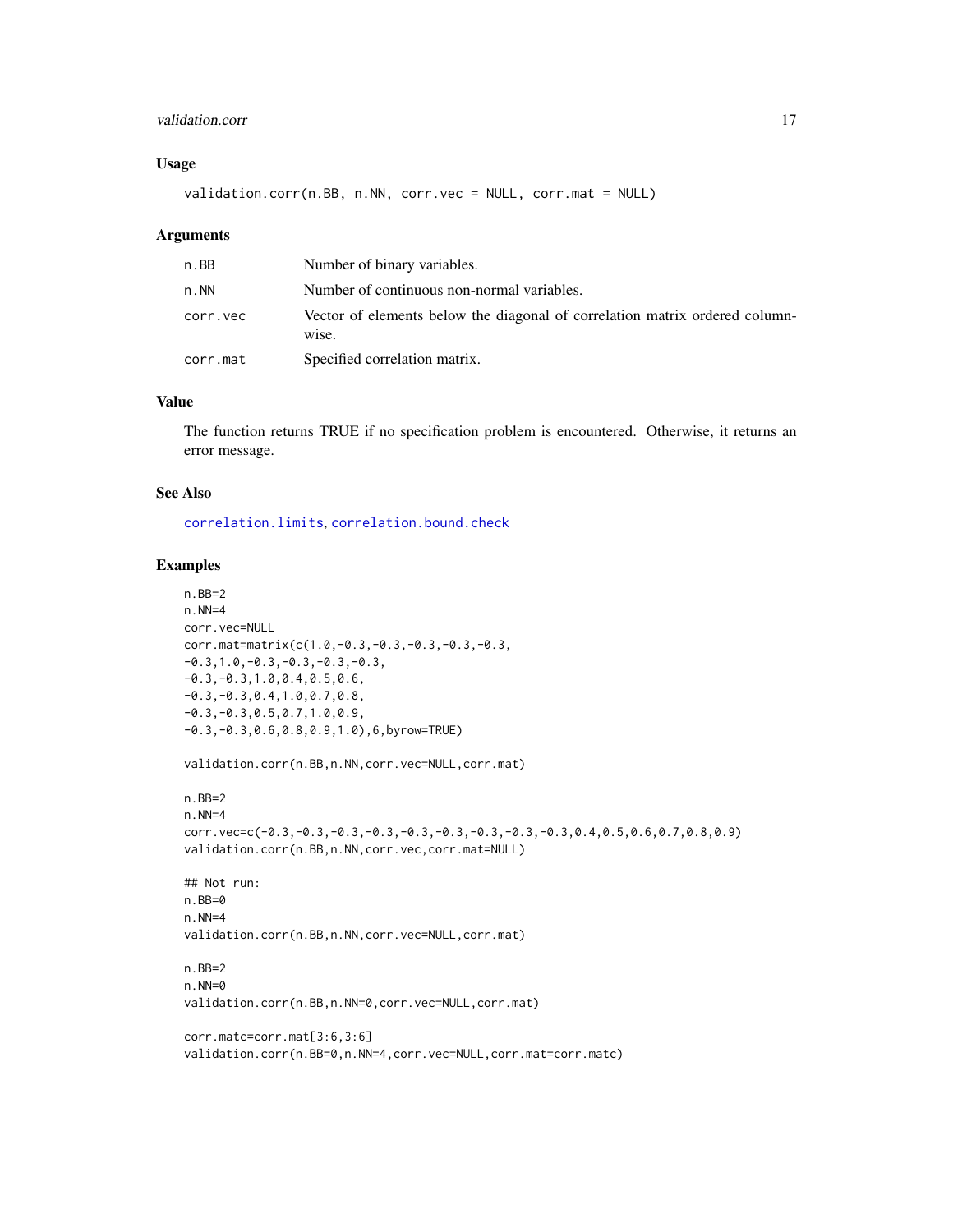```
corr.mat[2,1]=0.5
validation.corr(n.BB,n.NN,corr.vec=NULL,corr.mat)
corr.mat[1,2]=0.5
corr.mat[3,1]=1.5
corr.mat[1,3]=1.5
validation.corr(n.BB,n.NN,corr.vec=NULL,corr.mat)
npd<-matrix(c(1, 0.477, 0.644, 0.478, 0.651, 0.826,
               0.477, 1, 0.516, 0.233, 0.682, 0.75,<br>0.644, 0.516, 1, 0.599, 0.581, 0.742
                                    0.599, 0.581, 0.742,
               0.478, 0.233, 0.599, 1, 0.741, 0.8,
               0.651, 0.682, 0.581, 0.741, 1, 0.798,
               0.826, 0.75, 0.742, 0.8, 0.798, 1),
               nrow = 6, ncol = 6)
validation.corr(n.BB,n.NN,corr.vec=NULL,corr.mat=npd)
n.BB=1
n.NN=0
corr.mat<-diag(1)
validation.corr(n.BB,n.NN,corr.vec=NULL,corr.mat)
```
## End(Not run)

```
validation.skewness.kurtosis
```
*Validates the marginal specification of the continuous non-normal variables*

## Description

Checks whether the marginal specification of the continuous non-normal part is valid and consistent.

#### Usage

```
validation.skewness.kurtosis(n.NN, skewness.vec = NULL, kurtosis.vec = NULL)
```
#### Arguments

| $n$ . NN     | Number of continuous non-normal variables.           |
|--------------|------------------------------------------------------|
| skewness.vec | Skewness vector for continuous non-normal variables. |
| kurtosis.vec | Kurtosis vector for continuous non-normal variables. |

#### Value

The function returns TRUE if no specification problem is encountered. Otherwise, it returns an error message.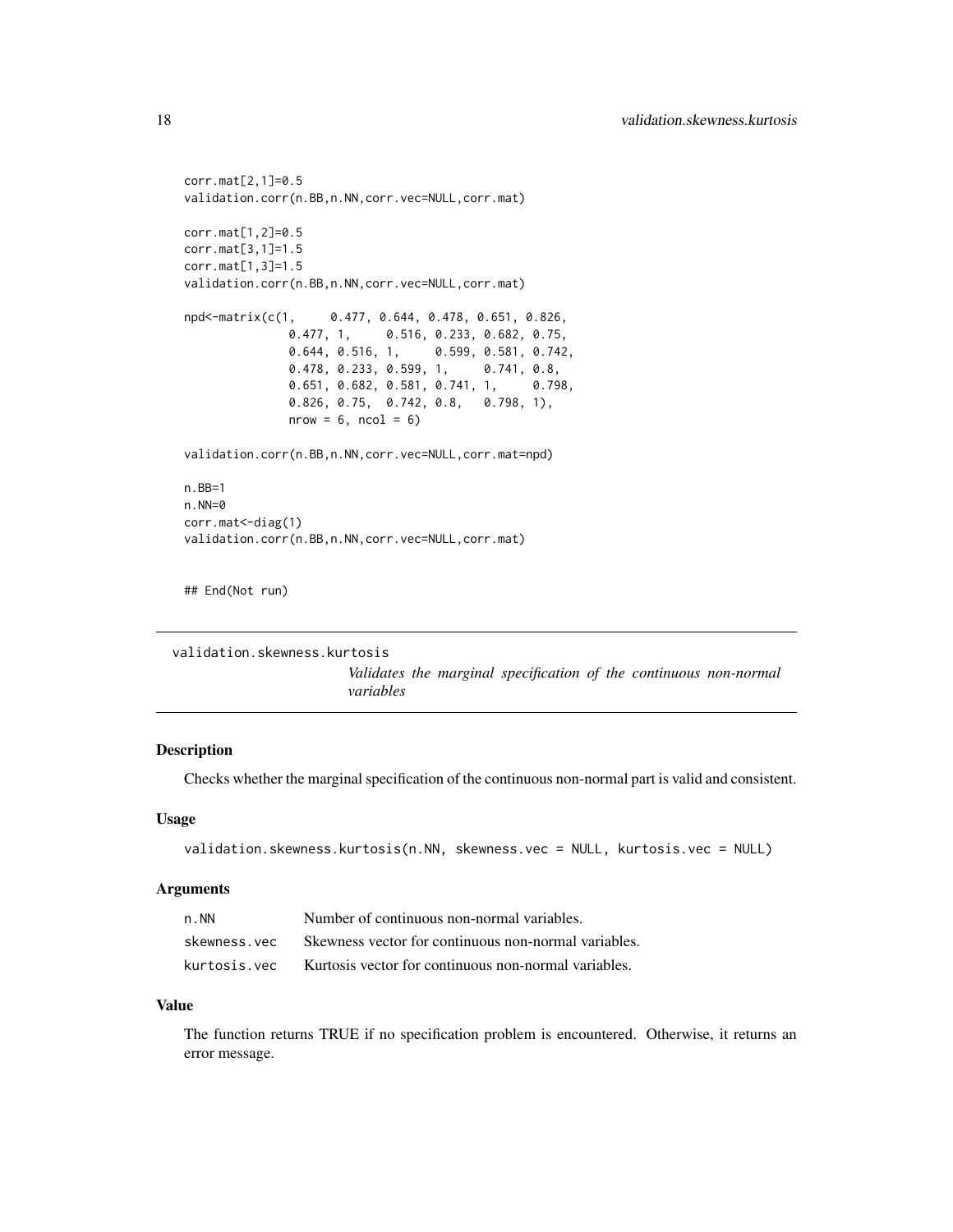## References

Demirtas, H., Hedeker, D., and Mermelstein, R.J. (2012). Simulation of massive public health data by power polynomials. Statistics in Medicine, 31(27), 3337-3346.

#### Examples

```
n.NN<-3skewness.vec=c(0,2,3)
kurtosis.vec=c(-1.2,6,8)
validation.skewness.kurtosis(n.NN,skewness.vec,kurtosis.vec)
## Not run:
n.NN<--1
skewness.vec=c(0)
kurtosis.vec=c(-1.2)
validation.skewness.kurtosis(n.NN,skewness.vec,kurtosis.vec)
n.NN<-3
skewness.vec=c(0,2,3)
kurtosis.vec=c(-1.2,6,5)
validation.skewness.kurtosis(3)
n.NN < -3skewness.vec=c(0,2,3)
kurtosis.vec=c(-1.2, 6, 5)validation.skewness.kurtosis(n.NN,skewness.vec)
validation.skewness.kurtosis(n.NN,kurtosis.vec)
n.NN<-\emptysetskewness.vec=c(0,2,3)
kurtosis.vec=c(-1.2,6,8)
validation.skewness.kurtosis(n.NN,skewness.vec,kurtosis.vec)
n.NN<-2
skewness.vec=c(0,2,3)
kurtosis.vec=c(-1.2,6,8)
validation.skewness.kurtosis(n.NN,skewness.vec,kurtosis.vec)
n.NN<-2skewness.vec=c(0,2,3)
kurtosis.vec=c(-1.2,6)
validation.skewness.kurtosis(n.NN,skewness.vec,kurtosis.vec)
skewness.vec=c(2,3)
kurtosis.vec=c(1,5)
validation.skewness.kurtosis(n.NN,skewness.vec,kurtosis.vec)
```
## End(Not run)